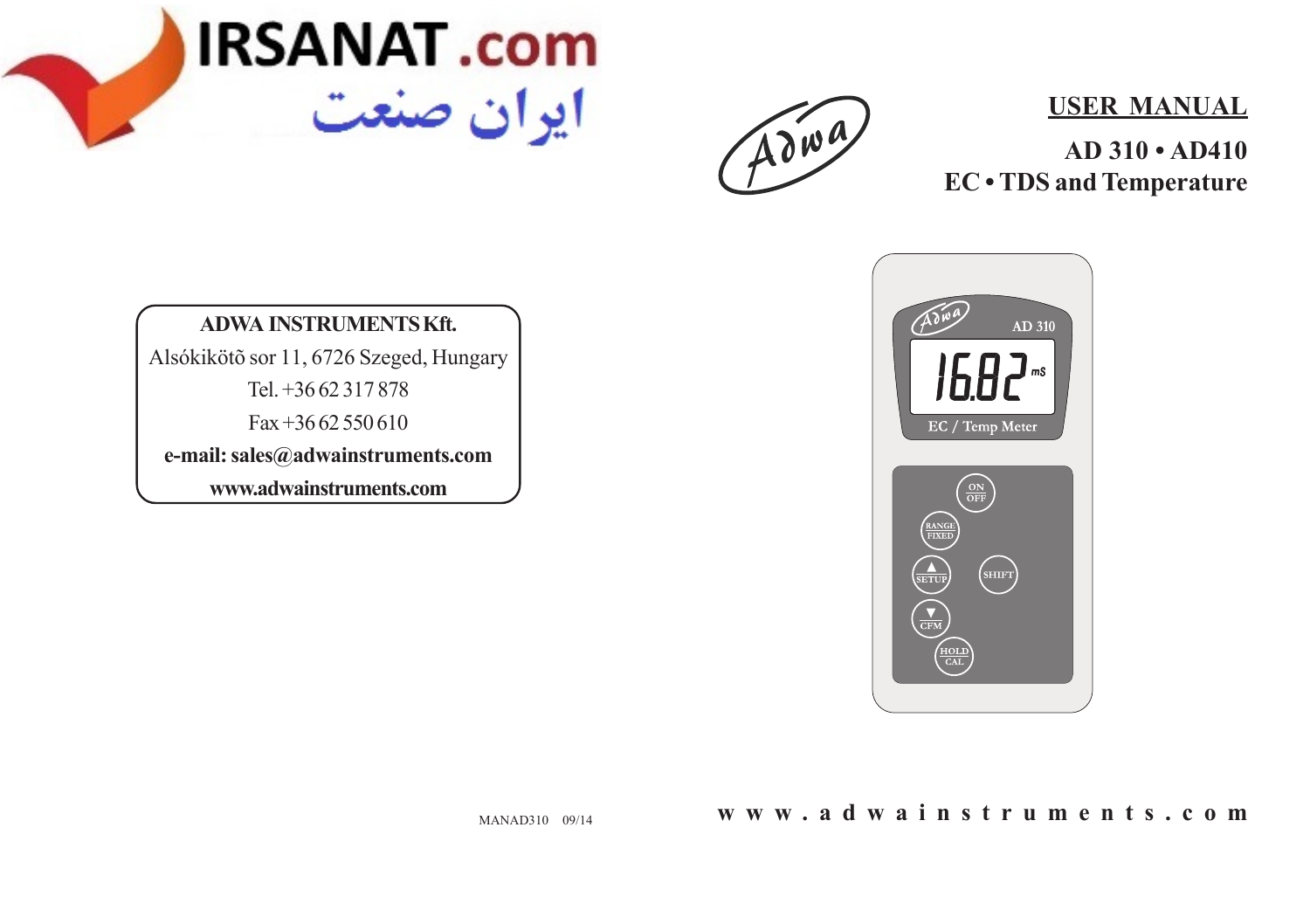Dear Customer,

Thank you for choosing an Adwa product. Please read carefully this manual before starting operations. This instrument is in compliance with the EMC directive 2004/108/EC and its standards, and Low Voltage Directive 2006/95/EC and its standards for electrical equipments.

For additional technical information, please e-mail us at **sales@adwainstruments.com**.

## *WARRANTY*

Adwa warrants this product to be free of defects in material and workmanship as stated in the operating manual. If repair or adjustment is necessary and has not been the result of abuse, misuse or improper handling within the warranty period, please contact your dealer or nearest Adwa Office for the RGA (Return Goods Authorization) number to put on the outside of your package. Warranted service will be made without charge. **The meter is warranted for a period of three years, while probes are warranted for six months.** The warranty period commences from the original date of sale. Warranty is only valid when the product is used under normal conditions and in accordance with the instruction manual. The warranty is void if the instrument is repaired or serviced by unauthorized personnel, not used in accordance to the instructions, or if non-Adwa accessories such as buffer solutions, probes, etc. are used in conjunction with the meter. Adwa will not be held responsible for any accident whether directly or indirectly, caused by the use of this instrument.

### *PROBES AND SOLUTIONS*

- **AD76309** Conductivity probe with built-in temperature sensor, DIN connector, 1 m cable
- **AD70031P** 1413 μS/cm EC standard solution, 20 ml sachet, 25 pcs.
- **AD70030P** 12.88 mS/cm EC standard solution, 20 ml sachet, 25 pcs.
- **AD70032P** 1382 ppm TDS standard solution, 20 ml sachet, 25 pcs.
- **AD7030** 12.88 mS/cm EC standard solution, 230 ml
- **AD7031** 1413 μS/cm ECstandard solution, 230 ml
- **AD7032** 1382 ppm TDS standard solution, 230 ml
- **AD7033** 84 μS/cm EC standard solution, 230 ml
- **AD7039** 5000 μS/cm EC standard solution, 230 ml
- **AD7034** 80.00 mS/cm EC standard solution, 230 ml
- **AD7035** 111.80 mS/cm EC standard solution, 230 ml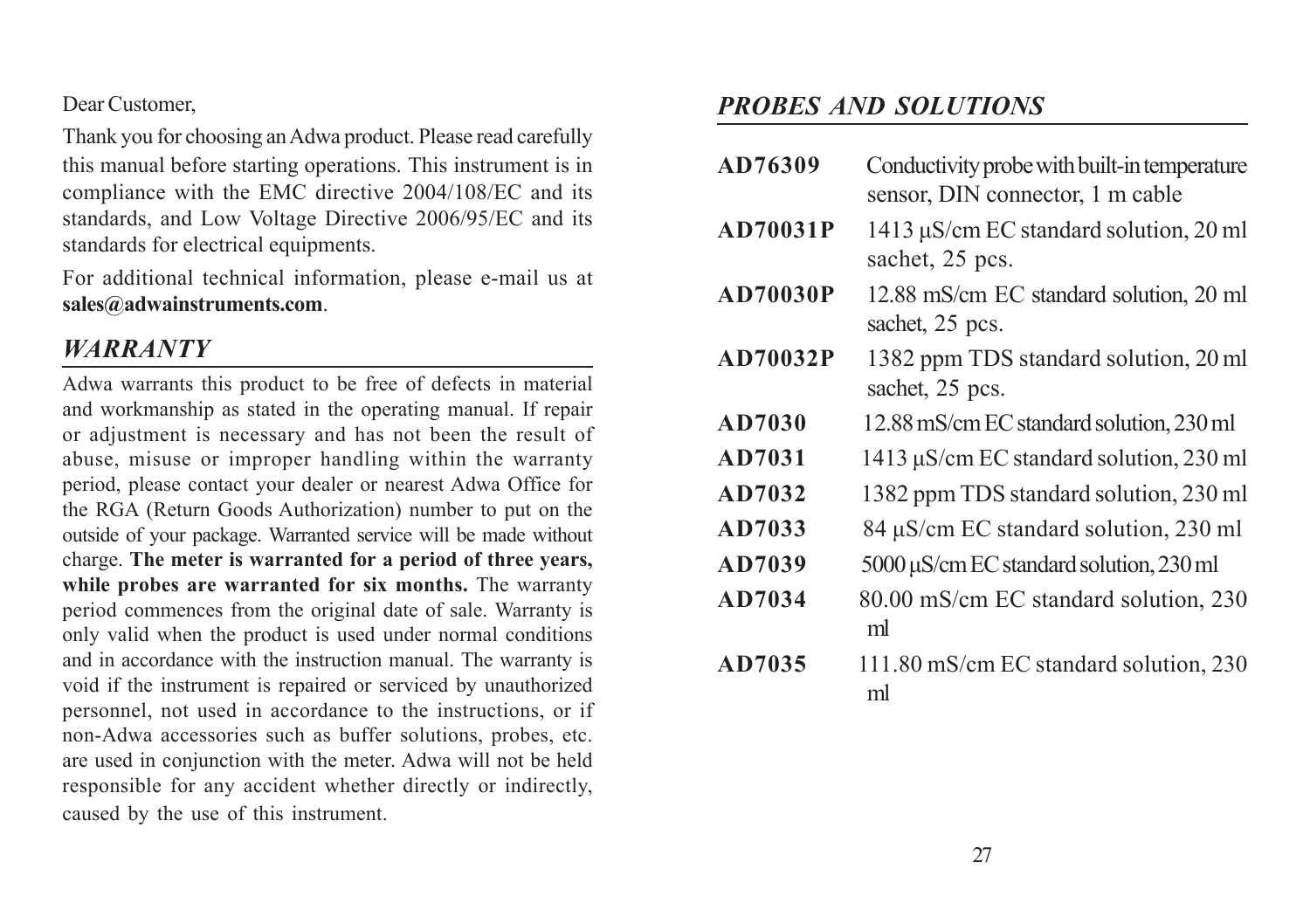## *PROBE MAINTENANCE*

After measurements, rinse the probe with clean water.

If a more thorough cleaning is required, remove the probe sleeve and clean the probe with a cloth or a non-abrasive detergent.

Make sure to reinsert the sleeve onto the probe properly and in the right direction.



After cleaning the probe, recalibrate the instrument.



# *TABLE OF CONTENTS*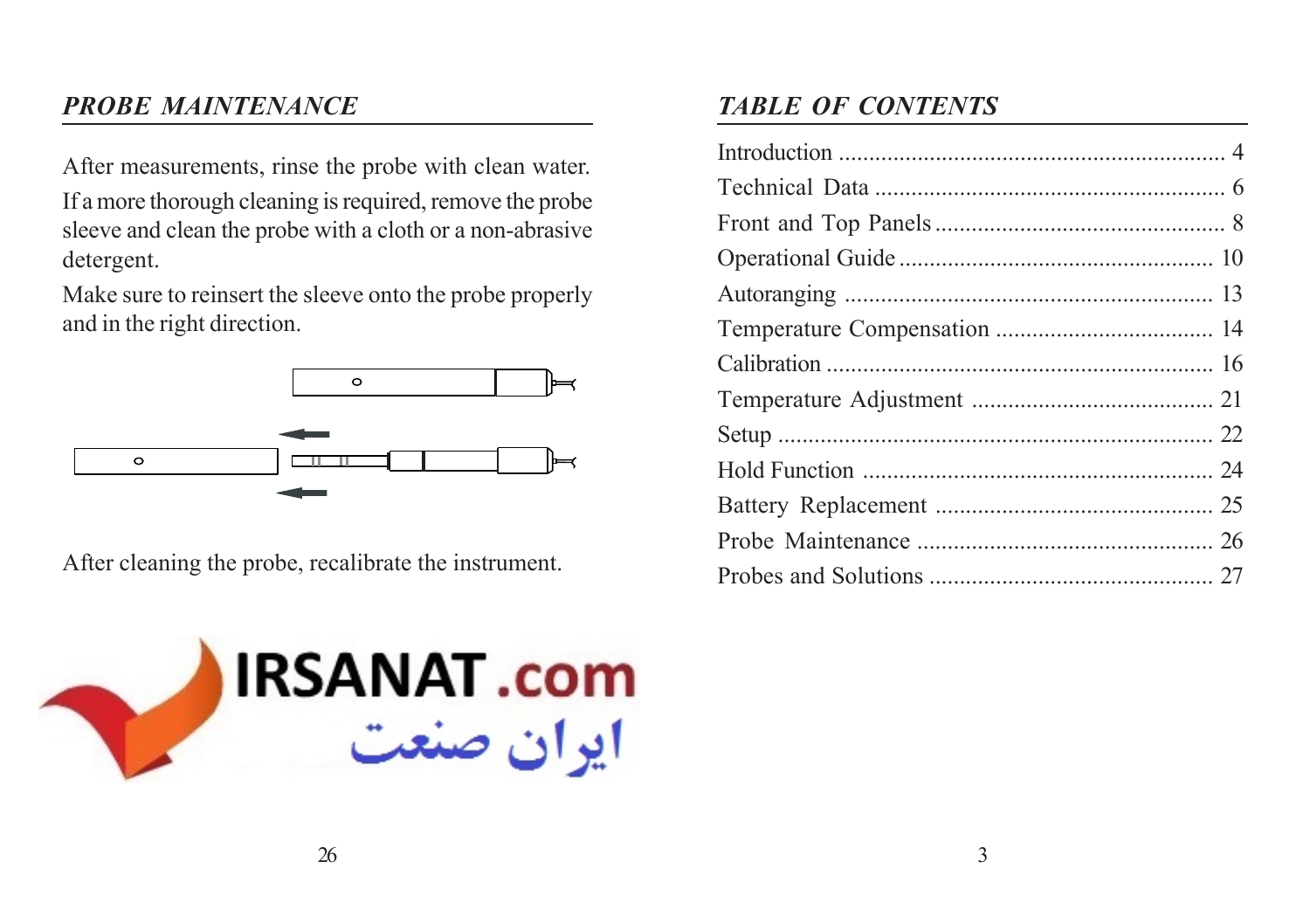## *INTRODUCTION*

**AD310** and **AD410** are portable microprocessor-based instruments for measuring EC or TDS, and temperature.

The autoranging feature of the EC and TDS readings automatically sets the instrument to the scale with the highest resolution.

Measurements are compensated for temperature effect automatically (ATC) or manually (MTC).

The temperature compensation feature can also be disabled to measure actual conductivity or TDS.

The temperature coefficient is user selectable.

The instruments also feature a measurement stability indicator.



## *BATTERY REPLACEMENT*

When batteries become weak the battery symbol lights up. It is recommended to replace the batteries soon.



When the battery level is too low to ensure reliable readings, the meter automatically turns off.

Battery replacement must only take place in a safe area and using the battery type specified in this instruction manual.

To replace rundown batteries, remove the battery compartment cover on the rear of the meter and substitute all four 1.5 V AA alkaline batteries with new ones, while paying attention to the correct polarity.

Reattach the battery compartment cover.

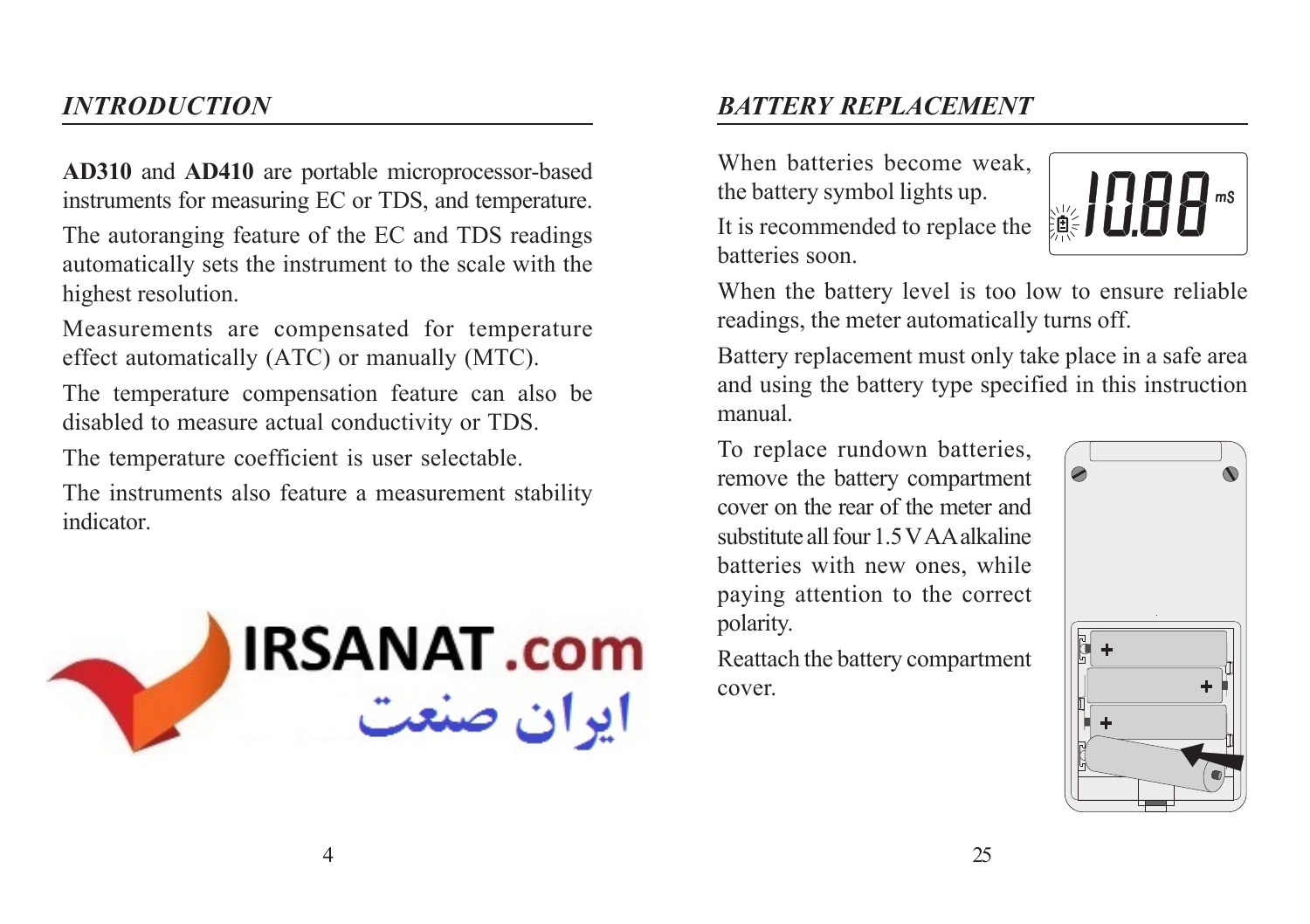## *HOLD FUNCTION*

To freeze the reading on the LCD, press the HOLD key from measurement mode.







RANGE key is active while in "Hold" mode. Press the HOLD key again to return to normal measurements. Each model is supplied complete with:

- **AD76309** conductivity probe with built-in temperature sensor and 1 m cable
- Calibration solution (20 ml sachet each):
	- 1413 μS/cm for **AD310**
	- 1382 ppm for **AD410**
- Batteries (4 x 1.5V AA alkaline)
- Instruction manual

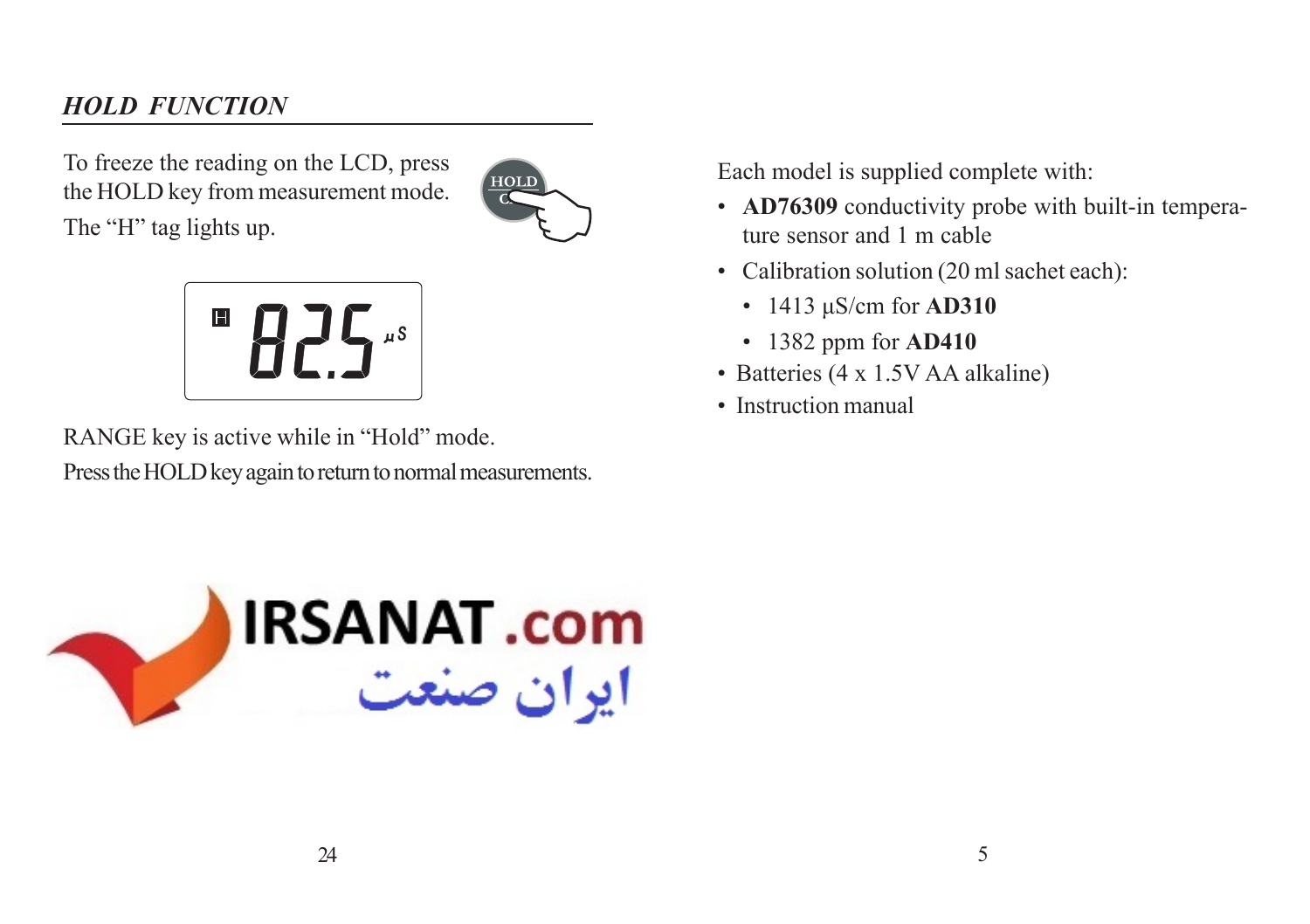## *TECHNICAL DATA*

| <b>EC</b> Range                                           | $19.99$ ; 199.9; 1999 $\mu$ S/cm            |  |  |  |
|-----------------------------------------------------------|---------------------------------------------|--|--|--|
| (AD310)                                                   | 19.99; 199.9 mS/cm                          |  |  |  |
| <b>TDS Range</b>                                          | $9.99$ ; $99.9$ ; $999$ ppm                 |  |  |  |
| (AD410)                                                   | $9.99; 99.9$ ppt                            |  |  |  |
| <b>Temperature Range (both models)</b>                    |                                             |  |  |  |
|                                                           | -9.9 to 120.0 °C                            |  |  |  |
| <b>Resolution</b>                                         | $0.01$ ; $0.1$ ; $1 \mu$ S/cm               |  |  |  |
|                                                           | $0.01$ ; $0.1$ mS/cm                        |  |  |  |
|                                                           | $0.01$ ; $0.1$ ; 1 ppm / $0.01$ ; $0.1$ ppt |  |  |  |
|                                                           | $01^{\circ}$ C                              |  |  |  |
| Accuracy                                                  | $\pm 1\%$ f.s. (EC and TDS)                 |  |  |  |
| ((a)25 °C/77 °F)                                          | $\pm 0.5$ °C                                |  |  |  |
| <b>EC Calibration</b>                                     | Offset: $0.0 \mu S/cm$ ;                    |  |  |  |
| (AD310)                                                   | Slope: 1 point with 6                       |  |  |  |
| memorized standards $(84.0, 1413 \,\mu\text{S/cm}; 5.00,$ |                                             |  |  |  |
| 12.88, 80.0, 111.8 mS/cm) or one custom value             |                                             |  |  |  |
| <b>TDS Calibration</b>                                    | Offset: $0.0$ ppm;                          |  |  |  |
| (AD410)                                                   | Slope: 1 point with 4 memorized             |  |  |  |
| standards (800, 1382 ppm; 6.44, 40.0 ppt)                 |                                             |  |  |  |
|                                                           | or one custom value                         |  |  |  |
|                                                           |                                             |  |  |  |

**Note:** Press SHIFT and then SETUP key before confirmation to escape without changing the previously set value.

The following table lists the setup items, their valid range and the factory settings (default):

| <b>Item</b> | <b>Description</b>      | Valid values                | <b>Default</b> |
|-------------|-------------------------|-----------------------------|----------------|
| tc          | Temperature coefficient | 0.00 to 6.00%/ $^{\circ}$ C | 1.90           |
| tcE         | Temp. compensation mode | Atc, Mtc, no                | Atc            |
| rEF         | Reference temperature   | $20.0$ or $25.0$ °C         | $-25.0 °C$     |
| CEL.        | Cell constant $(K)$     | $0.500 \text{ to } 1.700$   | 1.000          |
| $A \circ F$ | Auto-off enable         | On, Off                     | Off            |
| vEr         | Firmware release        |                             |                |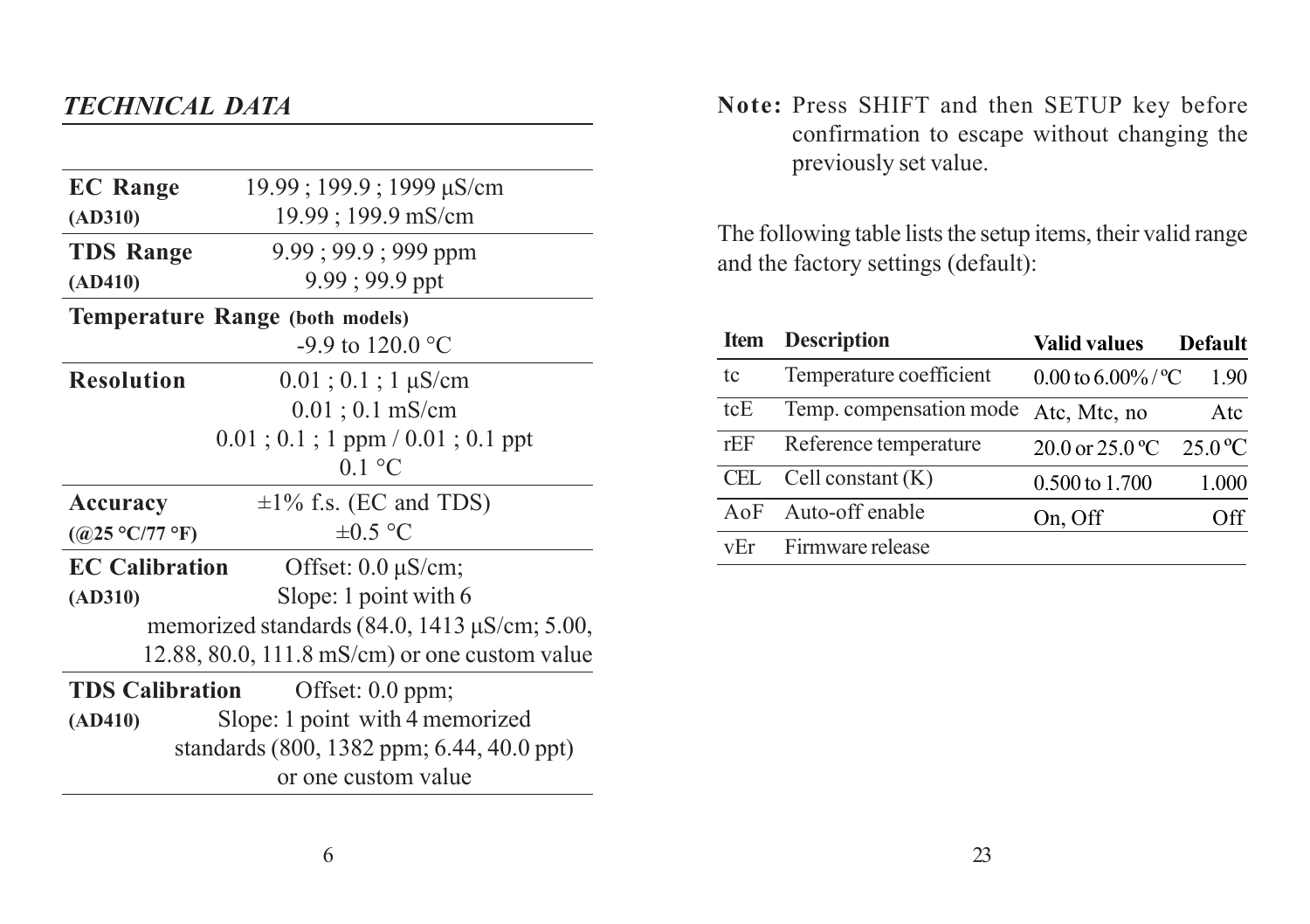## *SETUP*

Setup mode allows to view and modify the instrument parameters.

To enter setup mode, press SHIFT and then SETUP key from measurement mode. The "SEt" message is displayed for a few seconds, followed by the code of the setup item.



Select the desired setup item using the arrow keys, then press SHIFT and then CFM to select and edit the setup item value. Use the arrow keys to change the current value. Press SHIFT and then CFM to confirm.



| <b>Temperature</b>                                  | Automatic or manual,                      |  |
|-----------------------------------------------------|-------------------------------------------|--|
| Compensation                                        | -9.9 to $120^{\circ}$ C                   |  |
| <b>Temperature</b>                                  | Selectable                                |  |
| Coefficient                                         | from 0.00 to $6.00\%$ /°C                 |  |
| <b>Reference Temperature</b>                        |                                           |  |
| Selectable at 20.0 or $25.0$ °C                     |                                           |  |
| AD76309<br>Probe (included)                         |                                           |  |
|                                                     | <b>Battery Type</b> 4 x 1.5 V AA alkaline |  |
| <b>Battery Life</b> Approx. 200 h of continuous use |                                           |  |
| <b>Auto-Off</b> User selectable: 5 min or disabled  |                                           |  |
| <b>Environment</b><br>0 to 50 °C; RH max 95%        |                                           |  |
| <b>Dimensions</b><br>$70 \times 145 \times 26$ mm   |                                           |  |
| Weight                                              | Approx. 200 g                             |  |

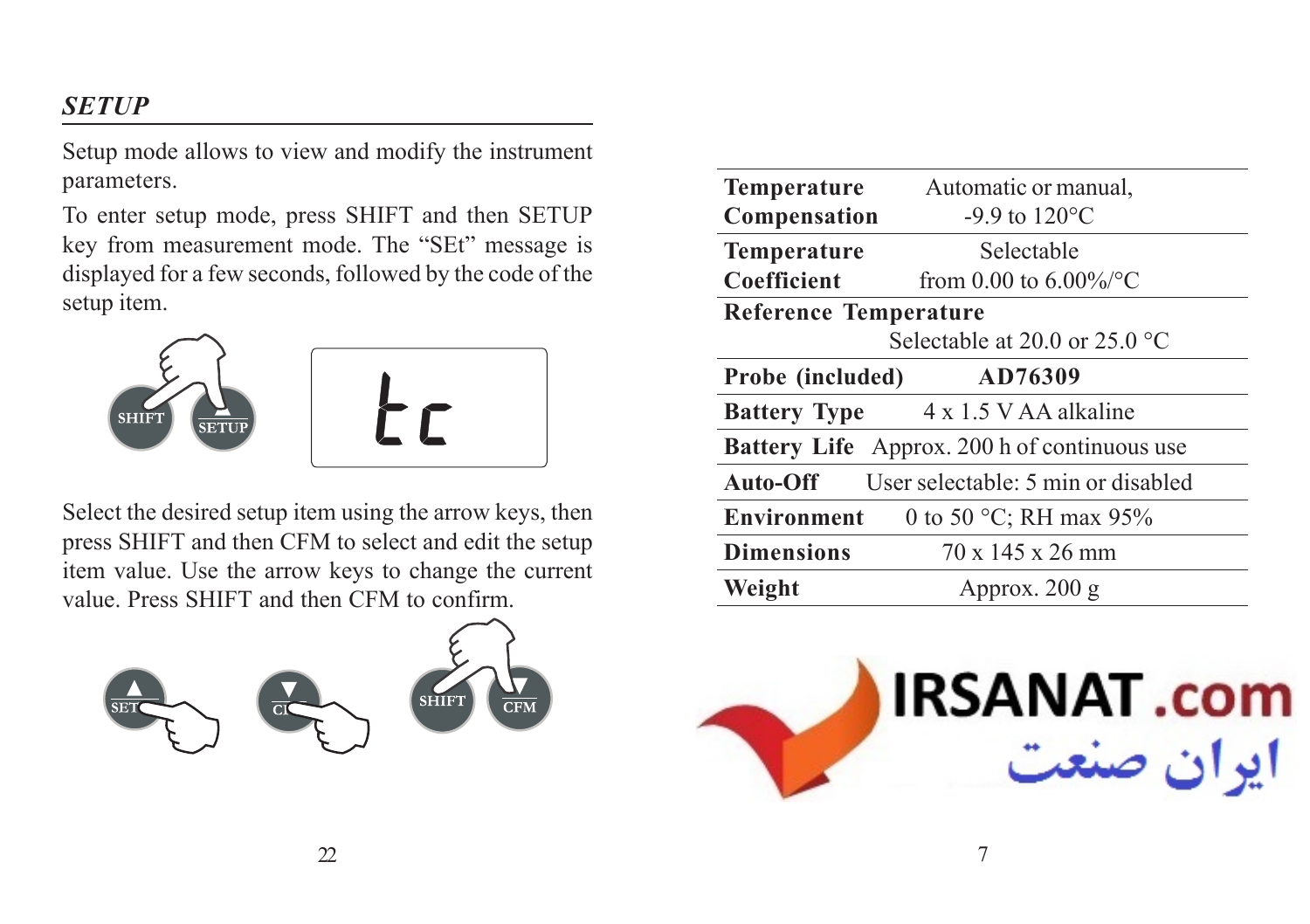### *FRONT AND TOP PANELS*



## *TEMPERATURE ADJUSTMENT*

Temperature reading can be manually fine-tuned following below instructions.

To enter the temperature adjustment, press SHIFT and CAL keys from temperature range. The LCD will display the factory default temperature. Adjust the temperature reading on the



LCD using the arrow keys. The maximum allowed adjustment is  $\pm 1.0$ °C around current reading.



Press SHIFT and CFM keys to confirm. The meter returns to measurement mode and displays the new temperature.

#### **Notes:**

- Press SHIFT and CAL keys to escape without any changes.
- To enter temperature adjustment mode, the probe must be connected and the ATC mode must be set.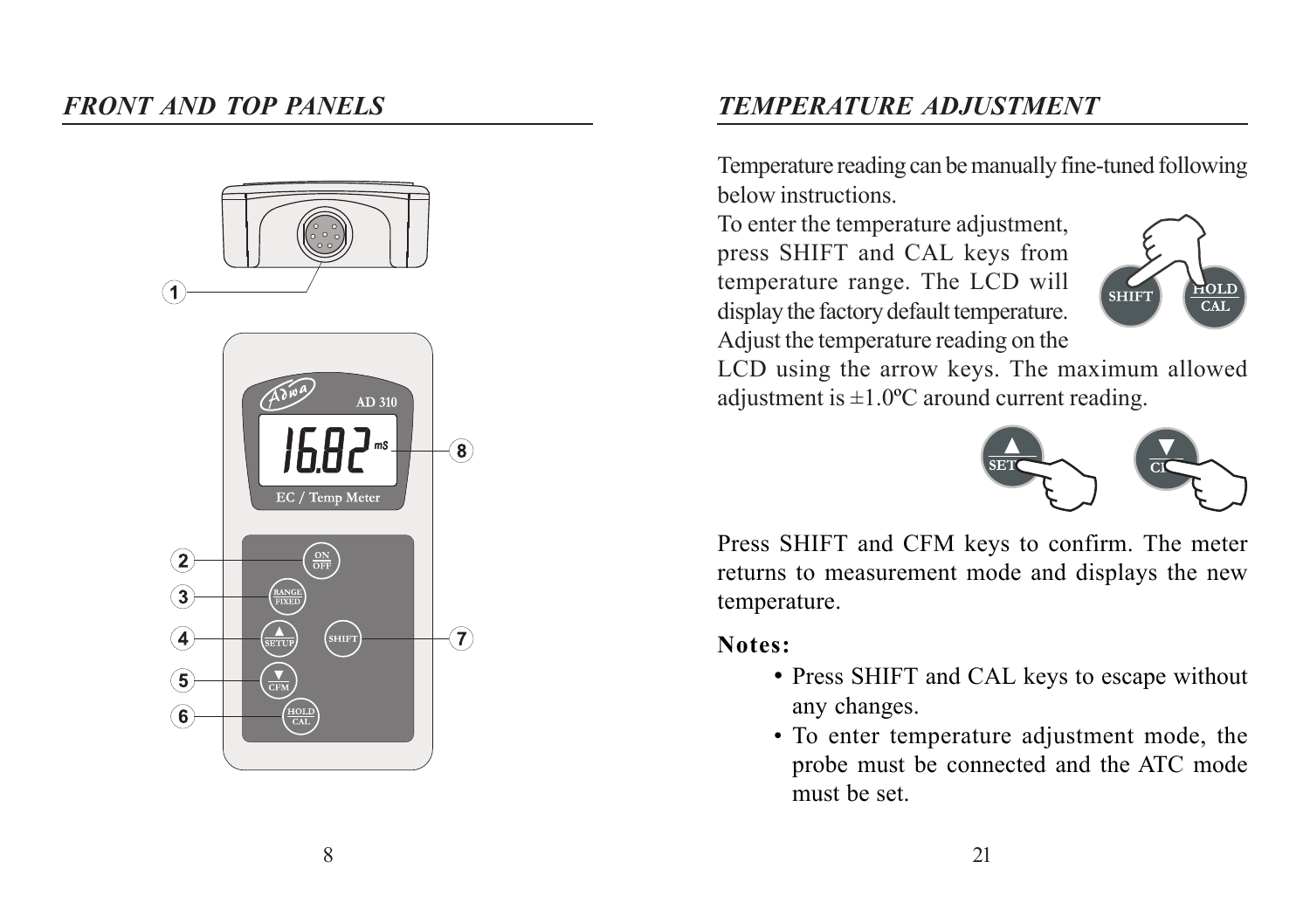• When the reading is stable, the hourglass tag stops blinking. Press SHIFT and CFM keys to confirm calibration.



• The instrument displays the "Str" message and returns to measurement mode.

#### **Notes:**

- The calibrated custom value is considered the value of the calibration solution at the selected reference temperature.
- It is possible to set the cell constant value directly, without following the calibration procedure. To set the cell constant enter the setup mode and select the "CEL" item (see "Setup" section for details).
- The temperature reading is not used during custom calibration.
- 1. DIN connector for conductivity probe
- 2. **ON/OFF** key, to turn the instrument ON and OFF
- 3. **RANGE/FIXED** key, to select measurement unit, and to freeze current range on the LCD
- 4. **Up arrow/SETUP** key, to manually increase the value of temperature or other parameters, and to enter/exit setup mode
- 5. **Down arrow/CFM** key, to manually decrease the value of temperature or other parameters, and to confirm values
- 6. **HOLD/CAL** key, to freeze the reading on the LCD, and to enter/exit calibration mode
- 7. **SHIFT** key, to activate the key alternate function (press and hold first the SHIFT key and then the second desired key)
- 8. Liquid Crystal Display (LCD)

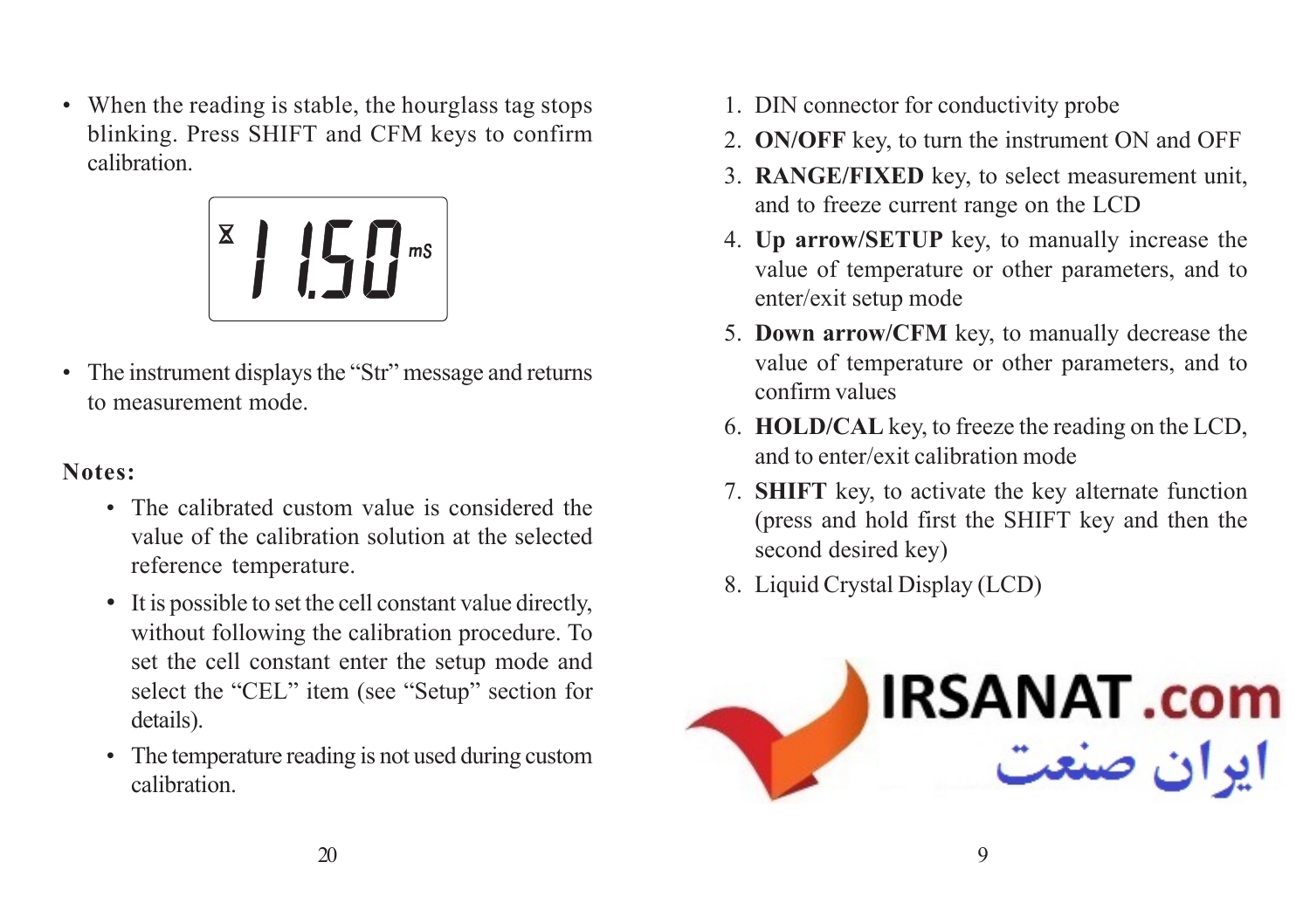# *OPERATIONAL GUIDE*

- Each meter is supplied complete with four 1.5 V AA alkaline batteries. Remove the battery cover, unwrap the batteries and install them while paying attention to their polarity (also see " Battery Replacement" section).
- Connect the supplied probe to the DIN connector and tighten the threaded ring. Make sure the probe sleeve is properly inserted.





- The "CSt" message appears for a few seconds, then the LCD displays the not calibrated temperature compensated EC (or TDS) reading. Pressing SHIFT and RANGE keys, the LCD will show the temperature compensated EC (or TDS) reading, factory calibrated with cell value k=1. Since zero calibration is not allowed in custom mode, if one of the above readings is zero, the display will show "buF" message and readings alternately.
- Using the arrow keys, adjust the displayed EC (or TDS) measurement to the desired value.
- The maximum allowed adjustment is  $\pm$  40% around the temperature compensated reading, factory calibrated with cell value  $k=1$ .

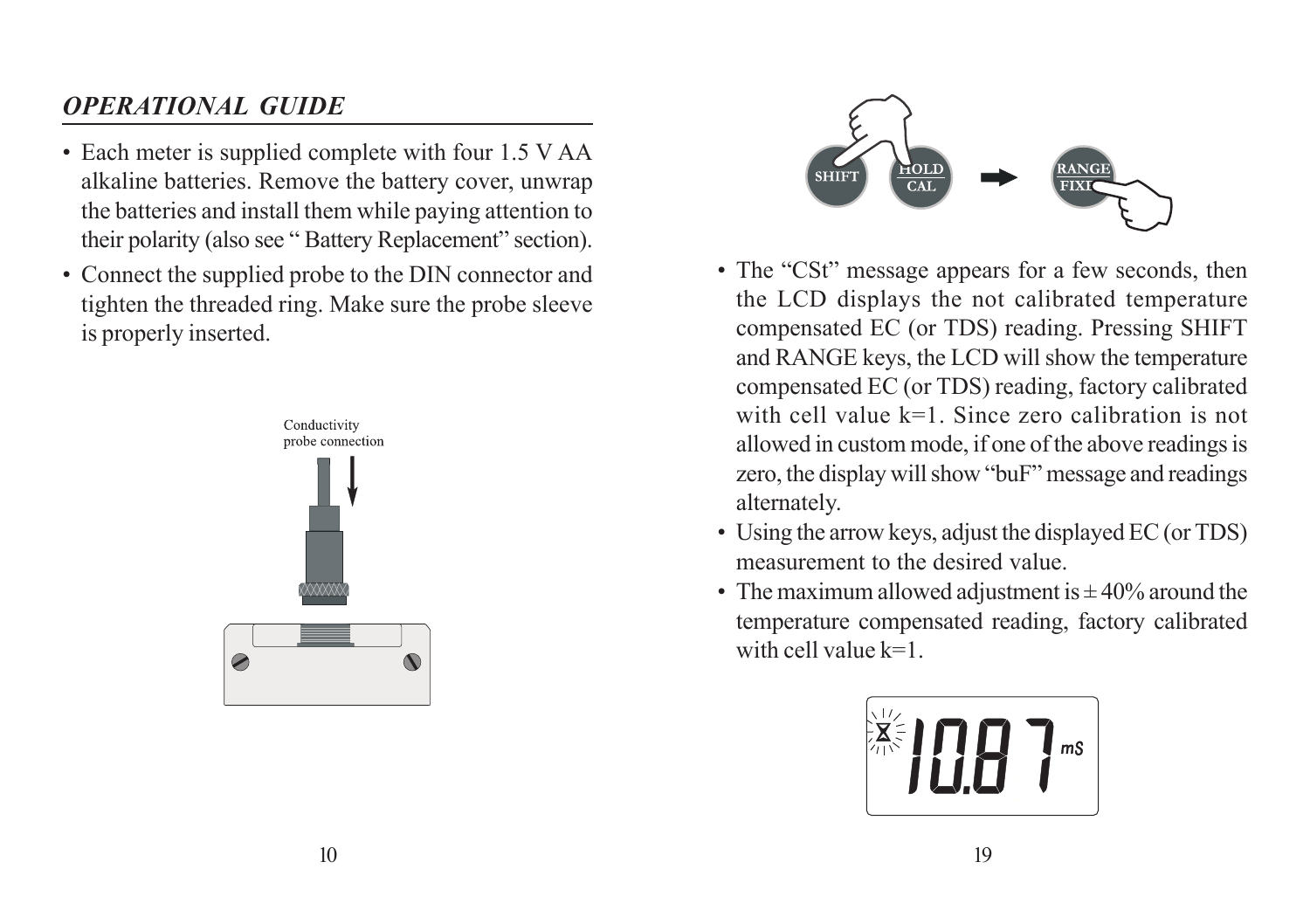• For zero calibration, simply leave the dry probe in the air.

### **Notes:**

- If temperature is out of range, the "buF" message and the °C tag blink on the LCD. If the reading is too far from the expected value, "buF" message blinks.
- For best results calibrate using a standard value close to the sample to be measured.
- During standard calibration the meter uses 1.90%/°C compensation coefficient. If the setup item "tc" has been set to different value, when exiting calibration mode, the value shown on the LCD might be different from the nominal standard value.

## **CUSTOM CALIBRATION**

It is also possible to perform the EC (**AD310**) or TDS (**AD410**) calibration using a custom solution.

• Immerse the probe into the custom calibration solution. Press SHIFT and CAL keys to enter the calibration and then RANGE to enter custom calibration mode.

### **INSTRUMENT START-UP**

• Turn the instrument on by pressing the ON/OFF button.



• At start-up the display will show all used segments for a few seconds (or while the button is held), followed by the reference temperature value with "rEF" indication, then enters the measurement mode.



• To save battery life, the auto-off feature automatically turns the meter off after 5 minutes with no button pressed. This feature can be disabled by entering the setup mode and selecting the "AoF" item (see "Setup" section for details).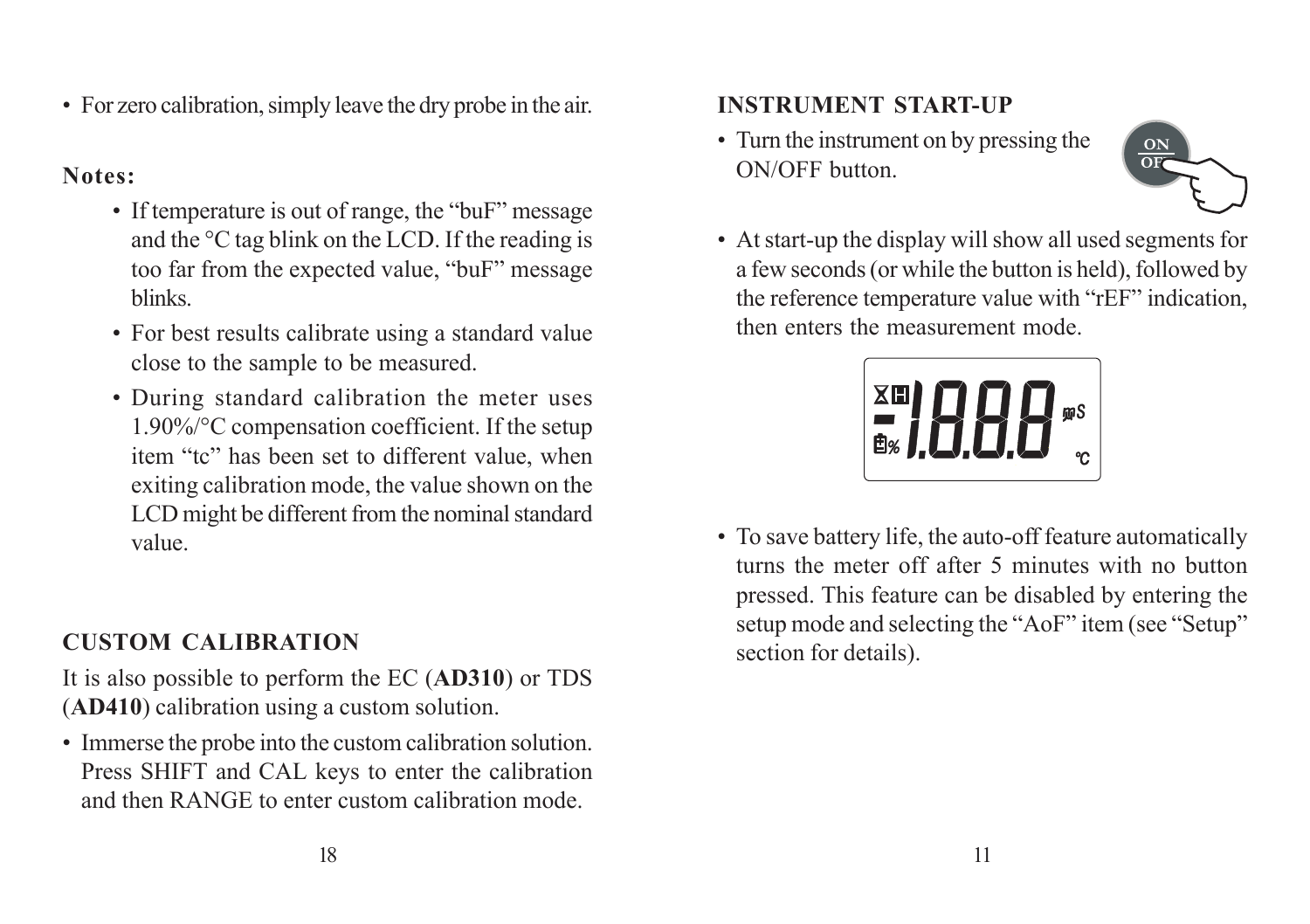## **TAKING MEASUREMENTS**

- Immerse the probe into the solution to be tested. The sleeve holes must be completely submerged.
- Tap the probe repeatedly to remove any air bubbles that may be trapped inside the sleeve.
- If needed, press RANGE until the desired EC (**AD310**), TDS (**AD410**) or temperature range is displayed.



• Allow for the reading to stabilize. The LCD will show the EC (**AD310**), TDS (**AD410**) or temperature reading in the selected range.

### **Notes:**

- If the meter displays only dashes "----", the reading is out of range.
- If the stability indicator (hourglass symbol) blinks, the reading is not stable.



• If necessary, use the arrow keys to select the desired standard value. The display will show the "buF" message for a few seconds, followed by the current standard buffer selection. Use the arrow keys to select the desired value.



• When the reading is stable, the hourglass symbol stops blinking. Press SHIFT and CFM key to confirm calibration.



• The instrument displays the "Str" message and returns to measurement mode.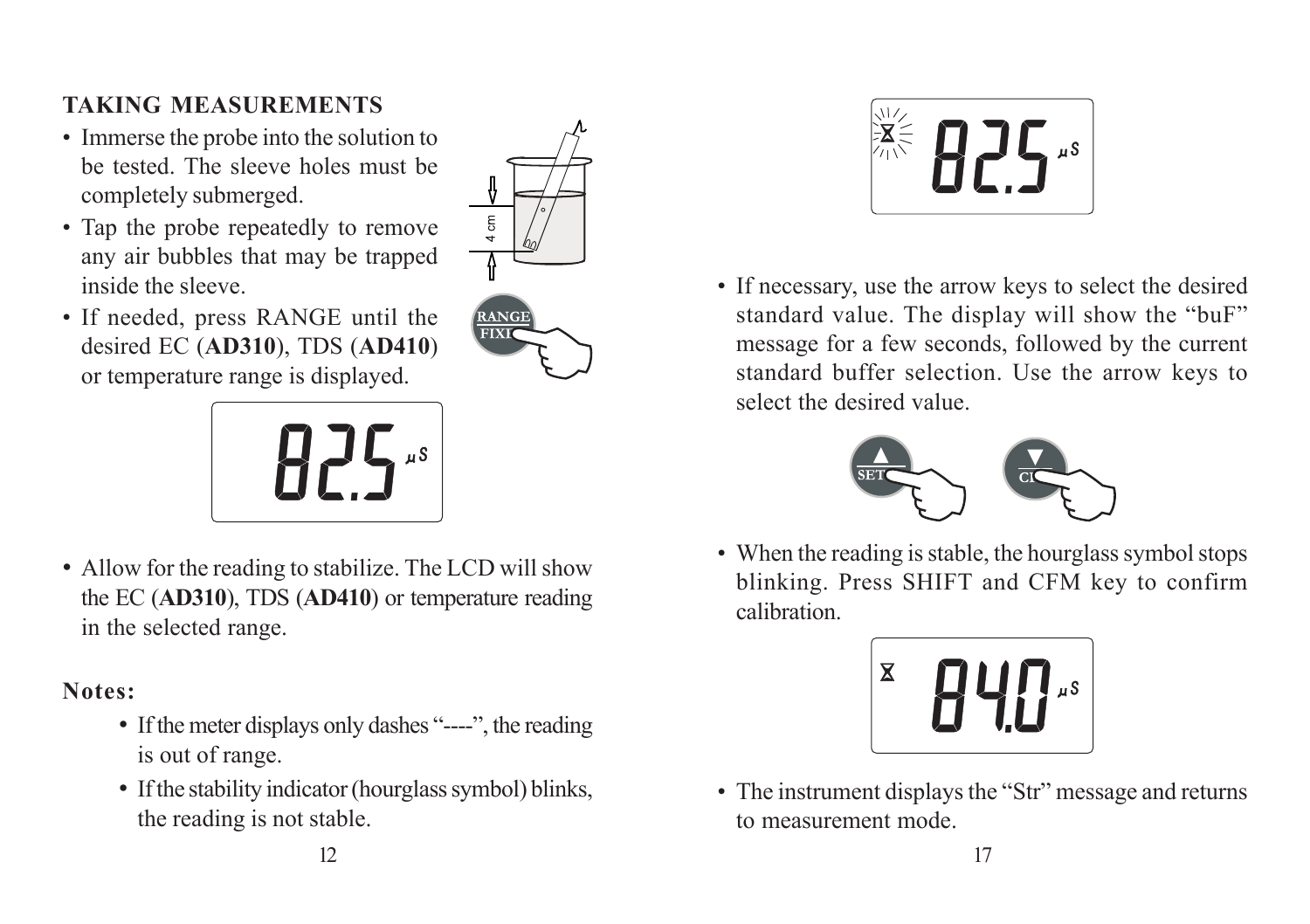# *CALIBRATION*

## **STANDARD CALIBRATION**

EC (**AD310**) or TDS (**AD410**) calibration is a single point procedure. Selectable points are 0.00, 84.0 and 1413 μS/cm, 5.00, 12.88, 80.0 and 111.8 mS/cm for EC calibration (**AD310**); 800, 1382 ppm and 6.44, 40.0 ppt for TDS calibration (**AD410**).

• Rinse the probe with selected calibration solution or deionized water, then immerse it into the solution. The sleeve holes must be completely submerged.



- To enter calibration mode, press SHIFT and then CAL from measurement mode.
- The LCD will show the "CAL" message for a few seconds, followed by the not calibrated EC (**AD310**) or TDS (**AD410**) reading together with blinking hourglass symbol.



 $\overline{\text{CAT}}$ 

- Make sure the meter is calibrated before taking measurements.
- If measurements are taken successively in different samples, for accurate reading it is recommended to rinse the probe thoroughly with deionized water before immersing it into the sample.

## *AUTORANGING*

The EC (**AD310**) and TDS (**AD410**) scales are autoranging. The meter automatically sets the scale with the highest possible resolution.

By pressing SHIFT and FIXED keys, the autoranging feature is disabled. The current range is frozen on the LCD and the tag corresponding to the selected measurement range starts blinking.



To restore the autoranging feature press the SHIFT and FIXED keys again.

**Note:** Autoranging is automatically restored if range is changed, if setup or calibration mode is entered, or if meter is turned off and back on again.